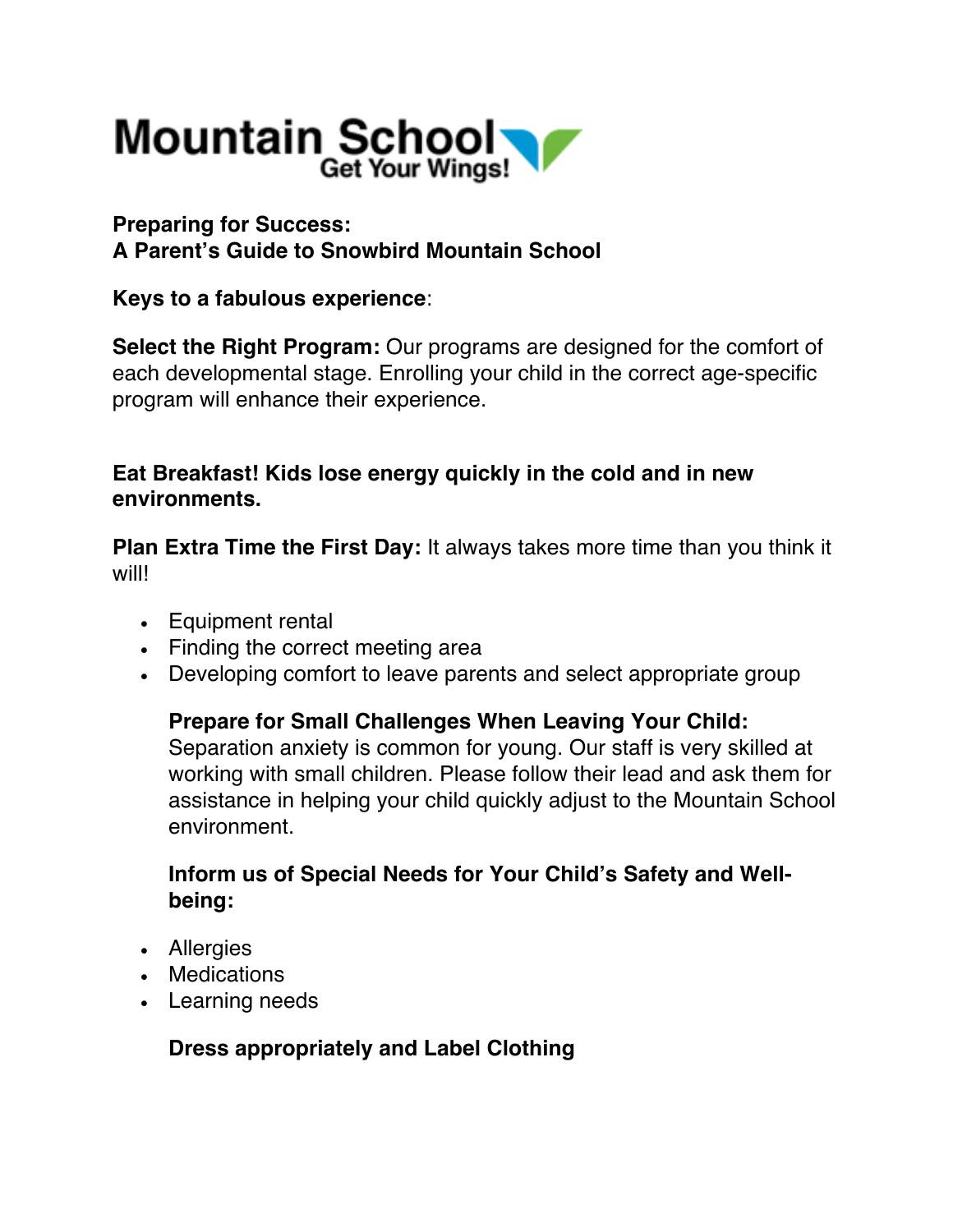## **Call or e-mail Ahead with Questions:**

mountainschool@snowbird.com

## **Contents:**

- **Is my child old enough to learn to ski or snowboard?**
- **What programs do you offer?**
- **What can I expect my child to learn during the lesson?**
- **What are your goals for your child's experience?**
- **What can I do to prepare my child for Mountain School?**
- **What equipment does my child need?**
- **Do I need to pre-register?**
- **OK, I pre-registered, now what?**
- **What level should my child participate in?**
- **Can I observe my child in the lesson?**
- **What kinds of questions should I ask the instructor after the**

#### **lesson?**

#### **Is my child old enough to learn to ski? Or snowboard?**

Snowbird Mountain School provides group lessons for children as young as 3. However, just because your child is 3 years old, doesn't mean that he or she is ready to be in Mountain School. Here are some things to consider:

- Is your child comfortable being with adults other than family?
- Does your child go to daycare or play groups?
- Is your child "potty trained" and able to use the bathroom facilities

independently? (If your child regularly uses "pull-ups" they are not potty

trained.)

• Has your child been exposed to snow and winter conditions?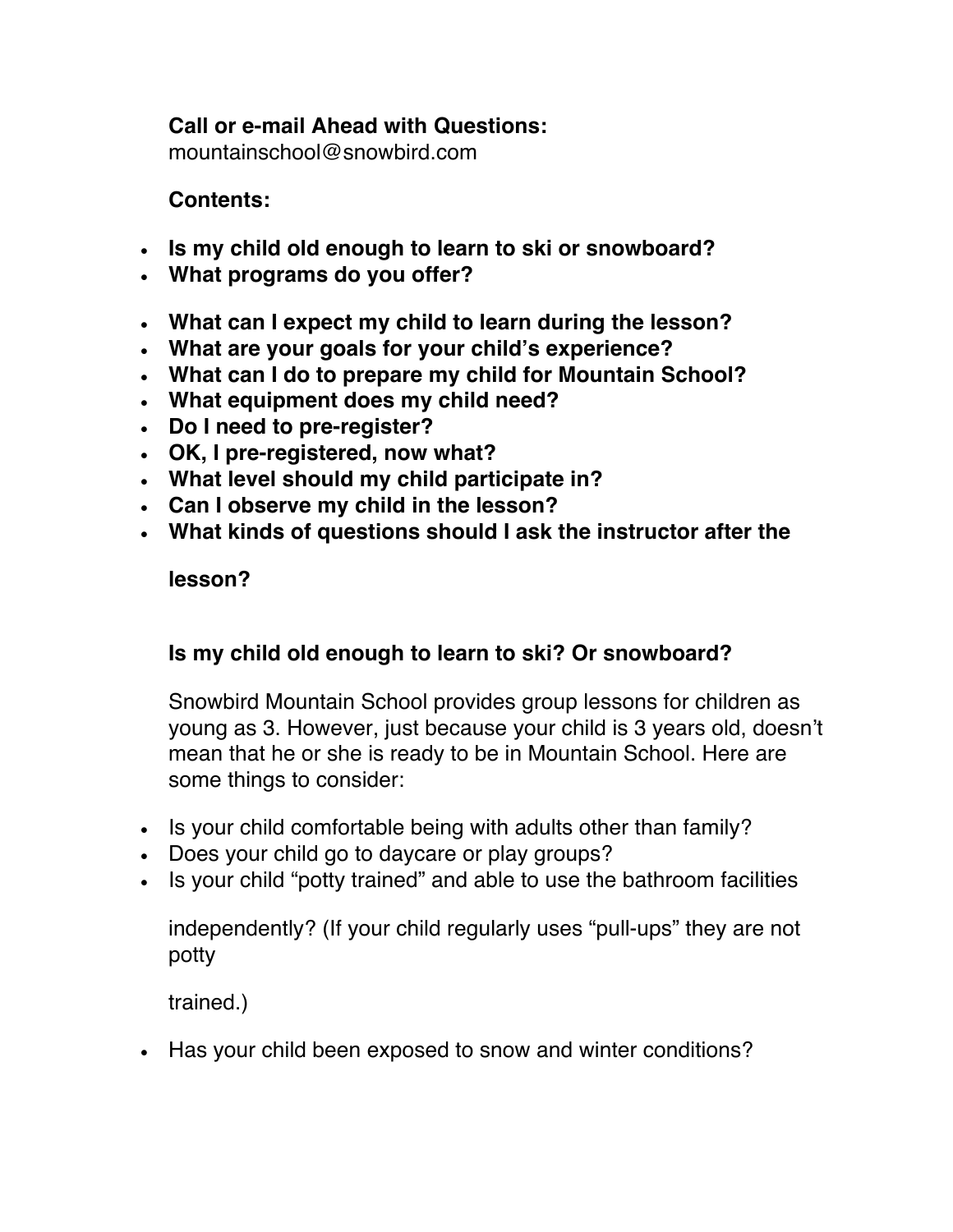Please check with Mountain School if you have answered no to any of these questions. Our main goal is to provide your kids with a positive and safe learning experience. Superior Child Care may be a better option for younger children who may not be ready for Mountain School. Superior Child Care is a licensed day care facility located in the Cliff Lodge. They can be contacted at; Superior Child Care <info@superiorchildcare.com>.

## **Programs**

**Chickadees** is a program that is tailored for the success of our youngest guests. This program features a combination of a private lesson and indoor activities. This program was developed to address the flexibility needed to give your 3 or 4 year old a successful experience on the slopes. Lift ticket, rental gear, lunch (full day only), and snacks are included.

**Kinderbirds for Skiers and Riders**, for 5 and 6-year-olds, is a full day program that provides a teacher to child ratio of two to one. This is a group program with an individual focus. It is important that your child is old enough for this program as the program meets on snow and only comes inside for lunch and short breaks. A child who is almost five shouldn't be put into this program—one year makes a significant difference in the developmental skills necessary and the resulting experience. Lift ticket, rental, and lunch are included.

**Mountain Adventure: Skiers and Riders -** A full day program for 7-15 year olds. Lift ticket and lunch included.

**Private Instruction** is a good option for any child or family with special needs or time requirements that do not fit into the regular programming or children who would like a one on one experience. Our special private lesson is discounted to accommodate younger children (6 and under) who require adult supervision on lifts. (Company policy is for all children 6 and under to be accompanied by an adult on any lift other than the conveyor). Private lessons are also a good option for groups of different age children who want to ski or ride together that would not be accommodated in our group programming. (Up to 5 people may participate in a regularly priced half or full day session provided participants are 7 and up).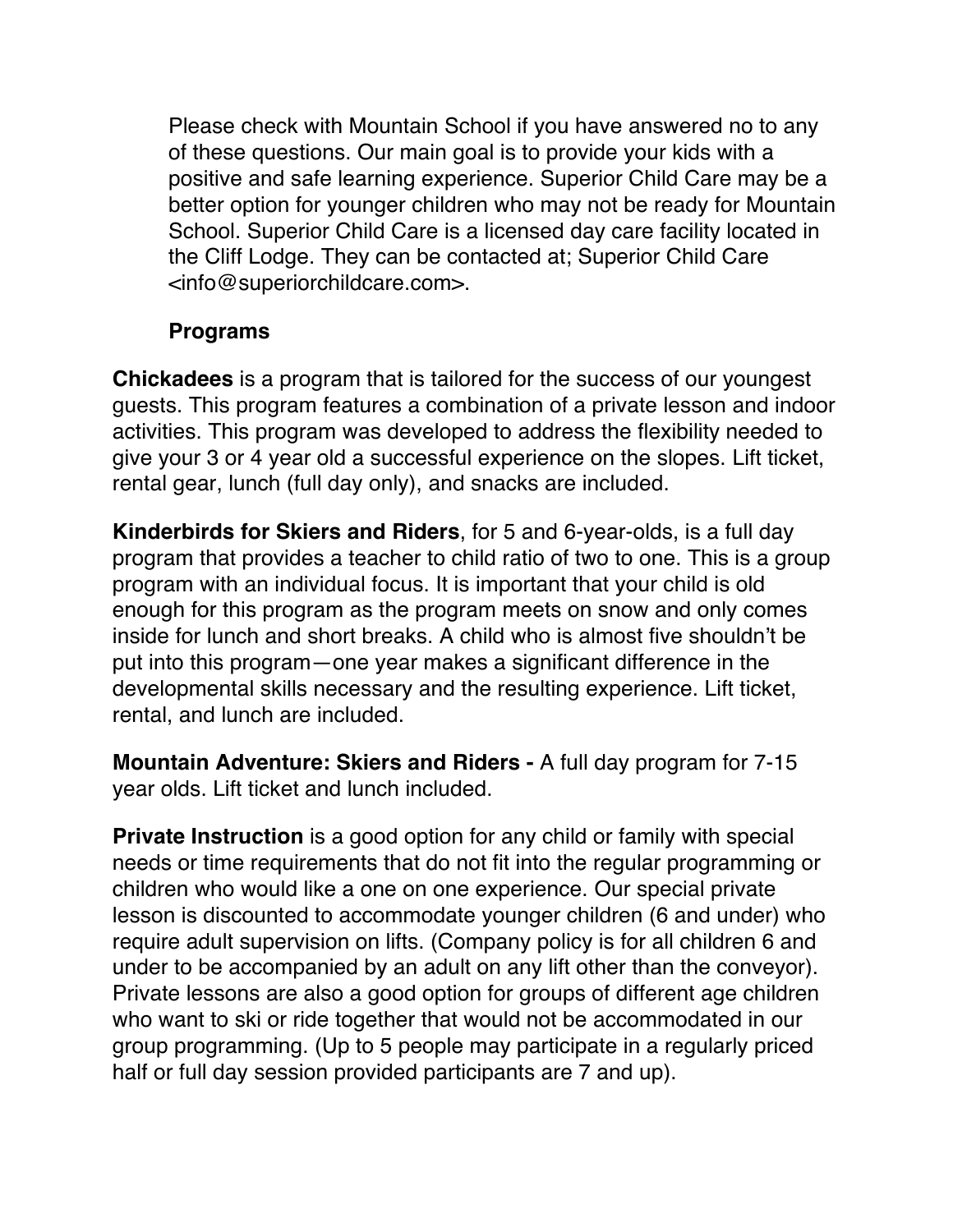# **What can I expect my child to learn during the lesson?**

Our programs are all designed to address the physical, emotional, and cognitive development of the participants. What you can expect is related to their maturity and development.

Chickadees and Kinderbirds (3-6 year olds) often take longer to "get their wings" and be able to ski on their own. The preparedness of the child, strength, willingness, ability to balance, and equipment are the keys to success. Each child is an individual, so success is measured by their willingness to want to come back!

Be supportive at the end of the lesson, and encourage your child to be happy with small successes. Just balancing while gliding on skis or a board is quite an accomplishment! Once the basic sensations have been repeated enough times, there is often an "aha" moment when a child can glide and turn.

Our instructors use an activities-based approach, in which children are often familiar with the games they play, and the variable is the skis or snowboard. This will often appear that they are "just playing games" but basic skills are being absorbed by the children as they play, making the next steps come much more quickly... not to mention that the process is fun!

For children who already know the basics, the groups are split by **age first and then ability**. (We prefer not to have a very young child to be riding with a group of teen-aged kids.) This provides common ground for the children so they will make friends and have fun while learning.

#### **What are your goals for your child's experience?**

It is important to determine what your goals are for putting your child in Mountain School. **Our goal** is to provide your child with a challenging and exciting experience that they will want to repeat.

#### **What can I do to prepare my child for Mountain School?**

• Talk about winter activities and what your child can expect. View the web site together, and look at photos of the places they will be visiting.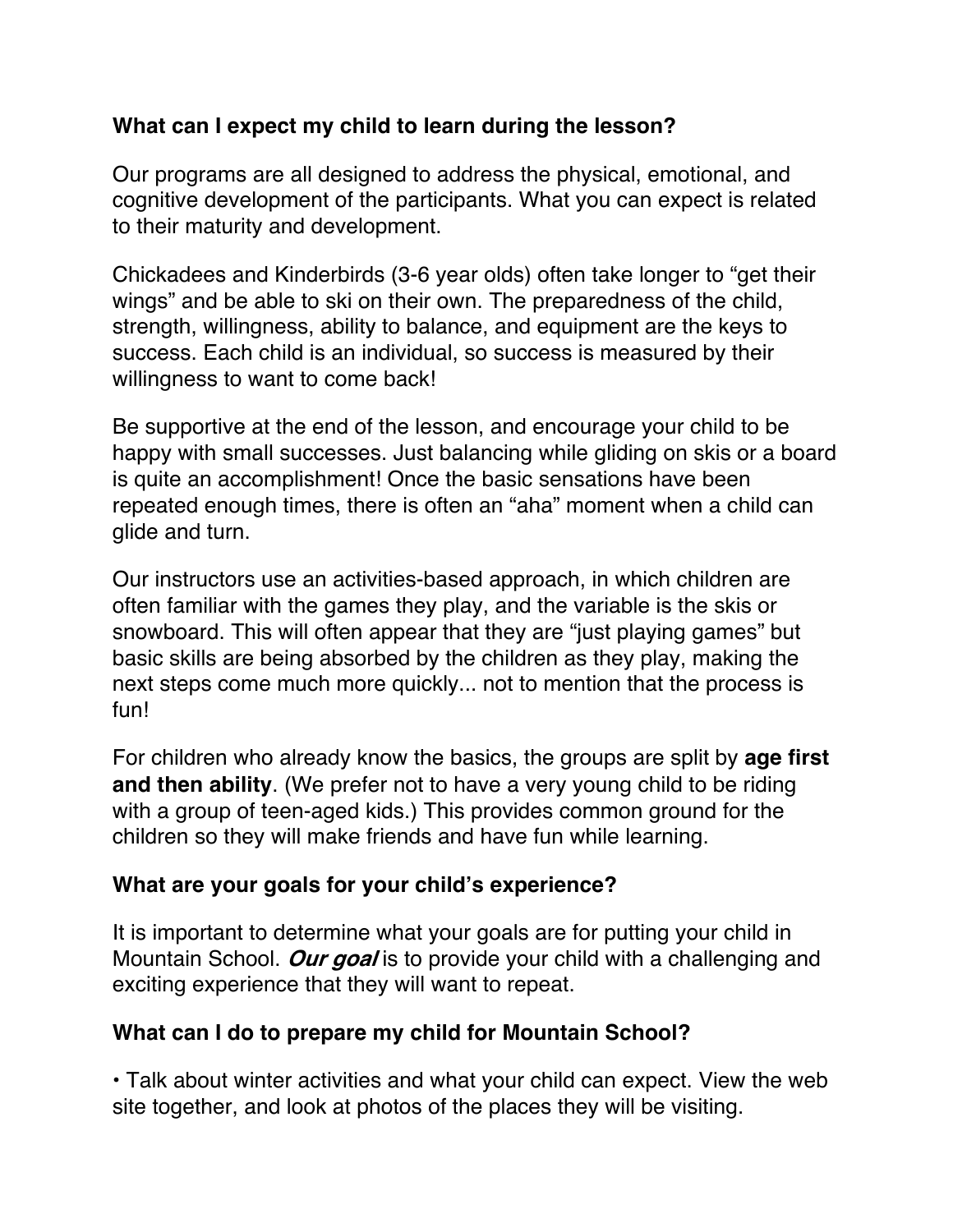Experience other winter oriented activities together if possible with your child. The idea is to eliminate the unknown variables in the sport to make the transition from the unknown to the known easier.

- For very small children, rent, borrow, or buy gear ahead of time and let your child walk around on carpets or on the lawn fully geared up. This will give some confidence and familiarity... be prepared to allow short exposures often!
- Kids should know their full name, age, parent's full names, and phone numbers. If staying at the resort, put your business card with the room number and/or cell phone number where they can access it.
- Kids should know if they have allergies and what to do about them. Bring any medicines they will need, educate the staff, but remember that we are NOT licensed to administer medications, so you will need to be there to do it. Please contact us if you would like to discuss this in further detail.
- Older children should be prepared to learn safety rules, review safety etiquette called YOUR RESPONSIBILITY CODE.

# **What equipment does my child need?**

- Be sure to have your child's gear checked by a reputable shop. Be sure the bindings are set to the boots properly. Children grow very quickly, so double check... it can mean their safety.
- Water and wind resistant, breathable insulated pants and parka.
- Water proof gloves or mittens (mittens preferred for younger children).

Remember they will be in contact with lots of snow all day long!

• Helmets are recommended, and are available with our rental packages.

For information on purchase and fit, visit www.lidsonkids.org.

• Neck gaiters are a must; especially when it's snowing (and it does that a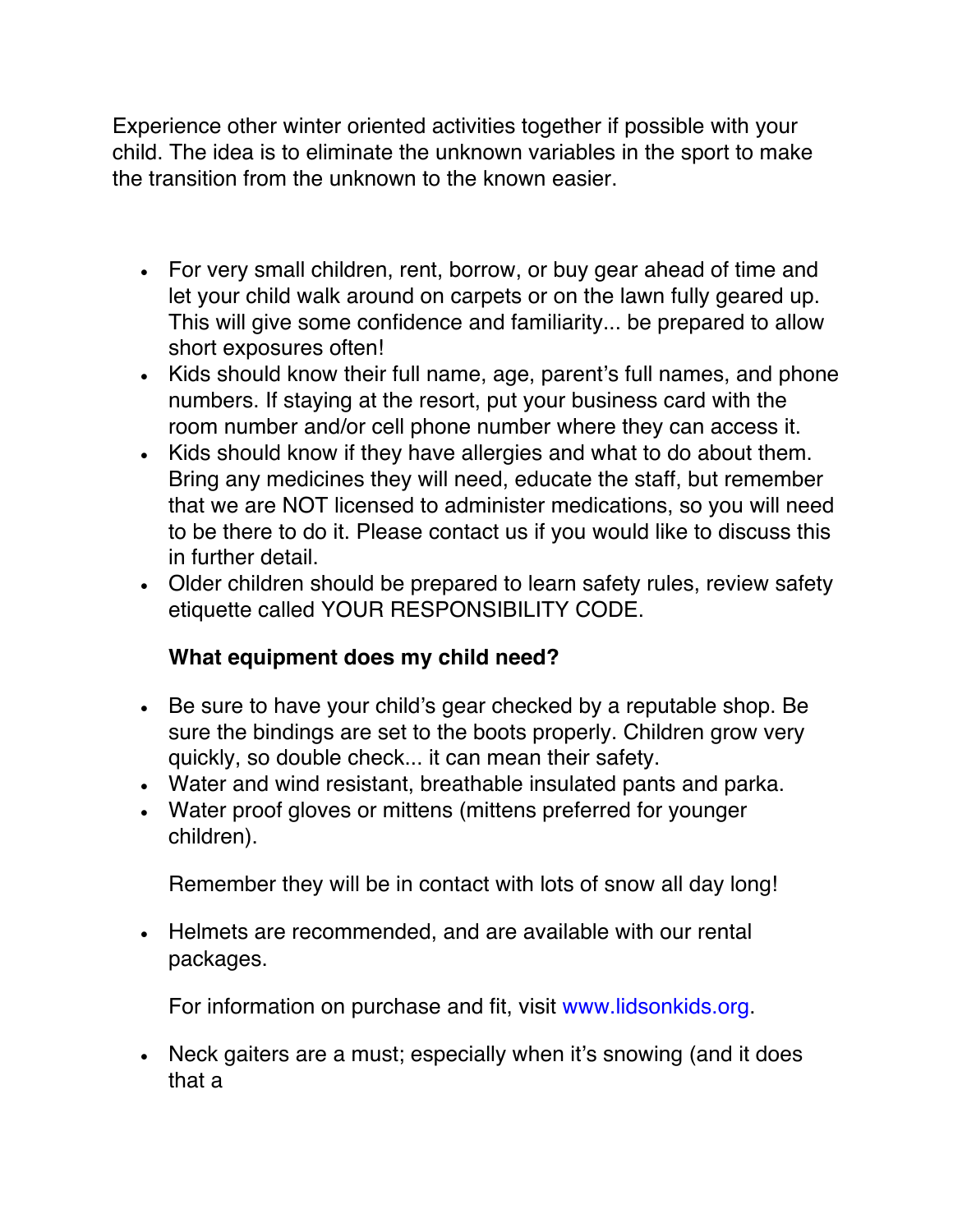lot at Snowbird!)

• Eye wear is critical; if you can't see, you can't ski or ride! Please be sure

your child has appropriately sized goggles or sunglasses (UV protective). Snow can burn developing eyes easily, so be sure your child can tolerate them.

- Put sunscreen on your child before arrival. Our staff will make the attempt to re-apply but please be sure that the first coat gets applied by YOU!
- SOCKS are critical. Be sure to provide one pair of socks that fit well, are NOT cotton (this will make for cold feet!).
- Mark all personal belongings with names and phone numbers! If you notice that something is missing after the lesson, let us know right away.
- When you return to your room, be sure to get clothing and gear dried out. This is often forgotten, and can make the next experience very soggy.
- Try to plan for a good night's rest, adequate time to eat well the day before and a nutritious breakfast. Load them up on water and/or juice or sports drinks. Altitude can be an issue for children, but if they are properly fed, rested, and hydrated, the day will be more enjoyable.
- Often parents send children with cell phones for emergency purposes. We encourage you to do as you see fit; whatever makes both of you most comfortable. However, the mountain environment is not friendly to cell phone use, and we do ask that the phones are kept either packed away in a backpack or in a deep pocket for security. If children are using cell phones inappropriately we may ask to hold them until the end of day. We do not want to be responsible for the phones, but we do need to monitor their use so that we provide a safe environment for the entirety of the program.

# **Pre-Registration is a MUST for young children!**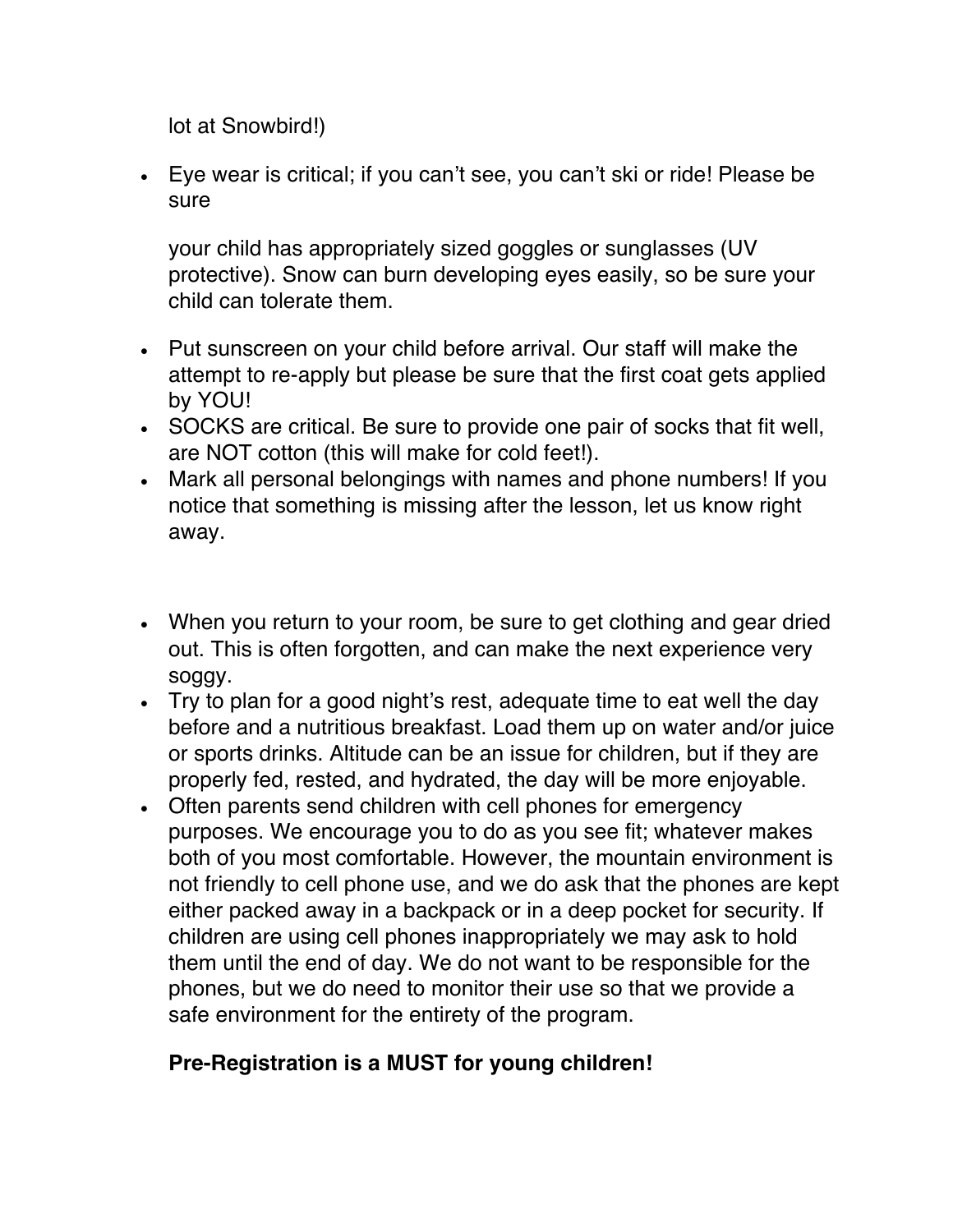**Most programs will fill to capacity, especially during vacation periods, so register early to reserve your spot. Our small instructor-to-child ratio for Chickadees and Kinderbirds makes it especially important that you pre-register so that we can plan for your child's arrival. Call Mountain School directly (801-947-8222) or email us at mountainschool@snowbird.com, and we'll take it from there.** 

# **View our web site www.snowbird.com/lessons/ to view all our program details and to book online for many of our programs.**

Another tip, if you arrive at the resort the day or evening prior to beginning classes, rent your child's equipment then, and it will save you a step in the morning! Rentals are included rentals included (if needed) in our Chickadee and Kinderbird programs from the Mountain School rental shop, so there is no need to acquire them elsewhere.

# **OK, I pre-registered, now what?**

# **All daily programs meet at the Snowbird Center**

If you are staying at Snowbird, you can access a shuttle bus from your hotel to either Center.

Plan to arrive at the designated meeting place at least 15 minutes early on regular days, and give yourself a half hour during busy holidays.

- **Chickadees** meet in the Cottonwood Room Children's Center; Level 2 Snowbird Center. Check in begins at 8:30am. The center closes at 4:30 pm.
- **Kinderbirds** meet in the Chickadee Bowl, outside and adjacent to the Plaza Deck of the Snowbird Center, Check-in 9:00-9:15
- **Mountain Adventure**-Children meet in the Chickadee Bowl, outside and adjacent to the Plaza Deck of the Snowbird Center, Check-in 9:00-9:15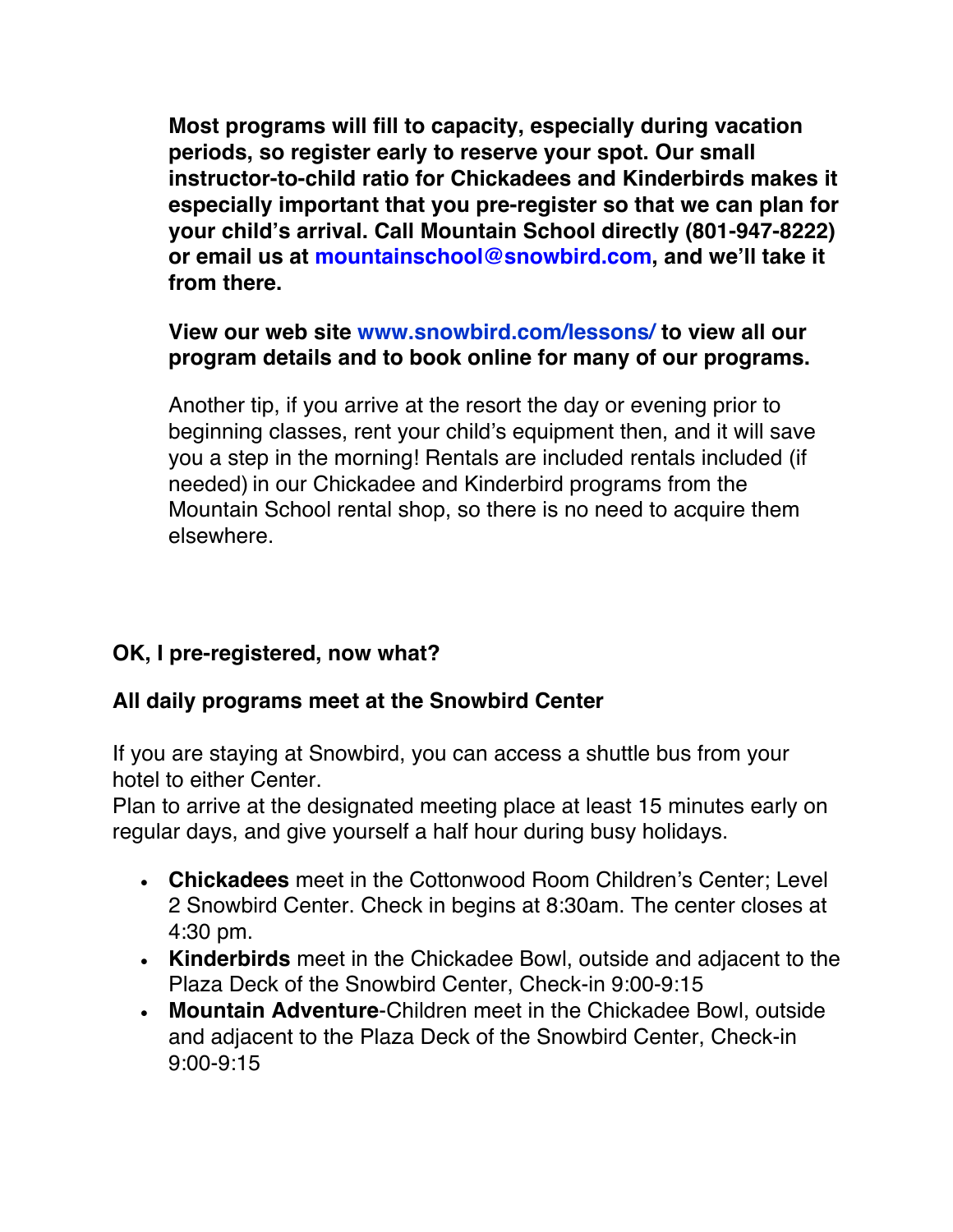# **What level should my child participate in?**

• Be specific as to how much, on what slopes, and where your child has skied or snowboarded before. It is important to know if he/she could turn and glide by themselves, or if they were held or used a device to hold the skis together.

- It is also important to note what other resorts your child has visited and how long ago. **Snowbird has challenging slopes to learn on, so be conservative**. A blue square slope at a different resort might be a green circle slope at Snowbird, especially during inclement weather.
- Remember that it is always easier to graduate a child up a level than to move them down a level, so be conservative with your estimate. We will make the appropriate adjustments that are needed after assessing your child's skills. For safety reasons and the overall experience of all the participants, it is important to place your child in the appropriate skill level group.
- Our goal for your child is first and foremost to have FUN and enjoy the company of the children that they are with. Be sure to speak with his or her instructor to learn specifics about the day and what was accomplished. In addition, if you feel your child was inappropriately placed, please contact us immediately so we can address the situation and salvage as much of the experience as possible. Please remember that your child will have more fun and progress more quickly on appropriate terrain.
- Check out the web site for the skill level descriptions: **https://www.snowbird.com/uploaded/mountain-school-pdf/ Snowbird\_Lessons\_LevelChart\_21.jpg**

# **Can I observe my child in the lesson?**

Children often listen better, and learn more, when parents are not present. It is best to observe the lesson from a spot where your child can't see you. If you want to view your child's progress, you can ask the instructor where the class will be during the day. We encourage you to review your child's progress with their instructor at the end of the day. If that isn't possible you will receive a progress card from your child's instructor that explains what occurred during the lesson.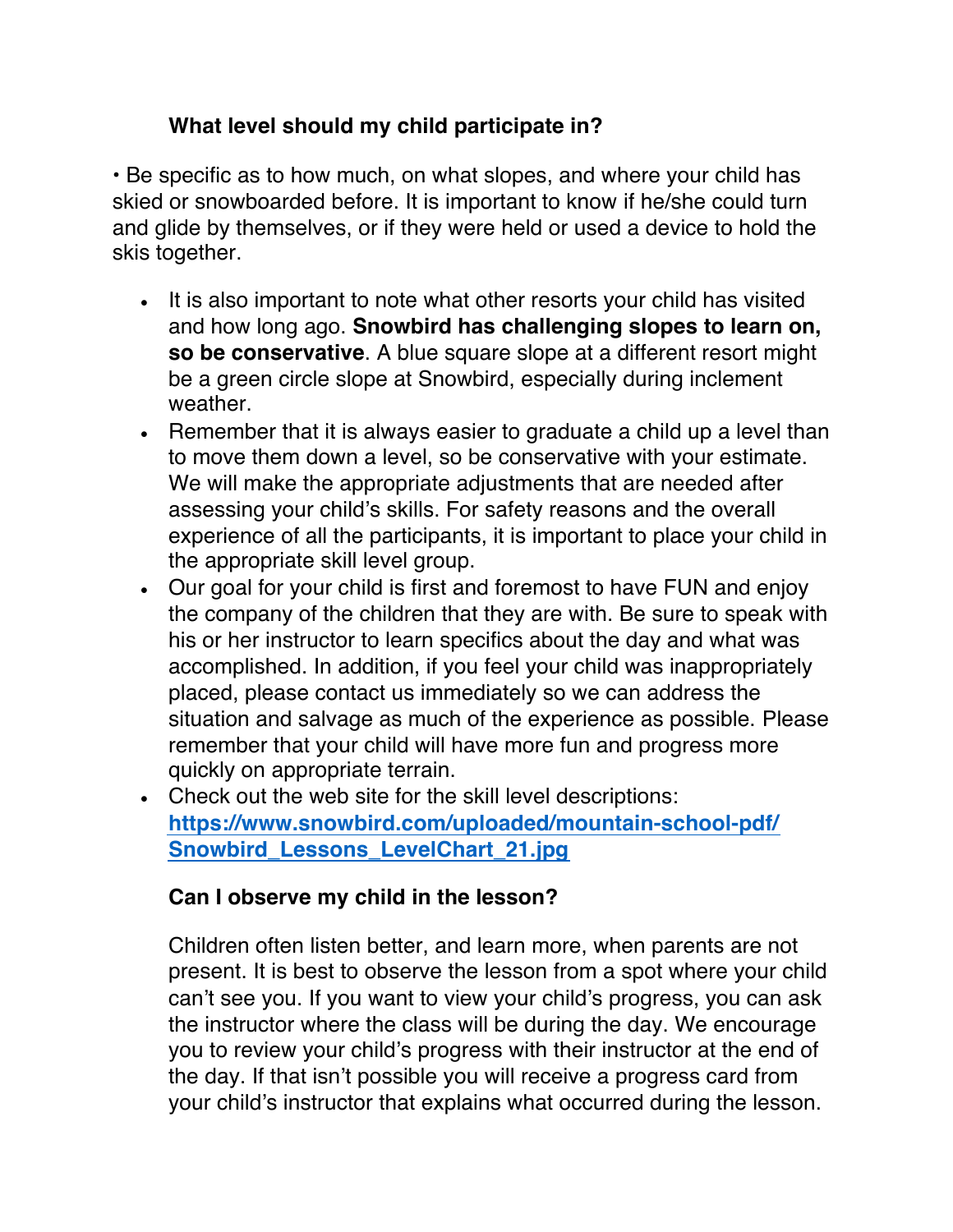If your child has trouble separating from you, try to break away anyway. Leave a cell phone number, or a room number where you can be reached, or check in (unobtrusively) after about a half-hour. You may be surprised at how quickly your new skier will adjust when focused on the mountain environment and the great activities presented. Be sure to arrive at pick-up on time to share the stories of the day with your child and his or her instructor.

# **Security at Pick-Up**

- Children must be checked in and out of the program by staff members. Please be sure to follow this procedure for your child's protection.
- Please plan to arrive on time to see your child and discuss their day with the instructors. You may arrive to a very sad child if they are the last one to leave! Make arrangements or call the children's center if you must be late, so we can make sure your child is aware and not sad.

## **What kinds of questions should I ask the instructor after the lesson?**

- Ask about the best part of the day, or the favorite activity
- Ask what slopes and trails they experienced together
- Ask where you might be able to ski or ride together safely
- Ask if they made new friends, and what they are looking forward to next

time

## **Please let us know how we did, and if there is anything we can do to make you and your child's visit more enjoyable!**

We appreciate any feedback you may have so we can continue to improve our service levels. Fill out a comment card located at one of our sales locations, or simply email us at mountainschool@snowbird.com.